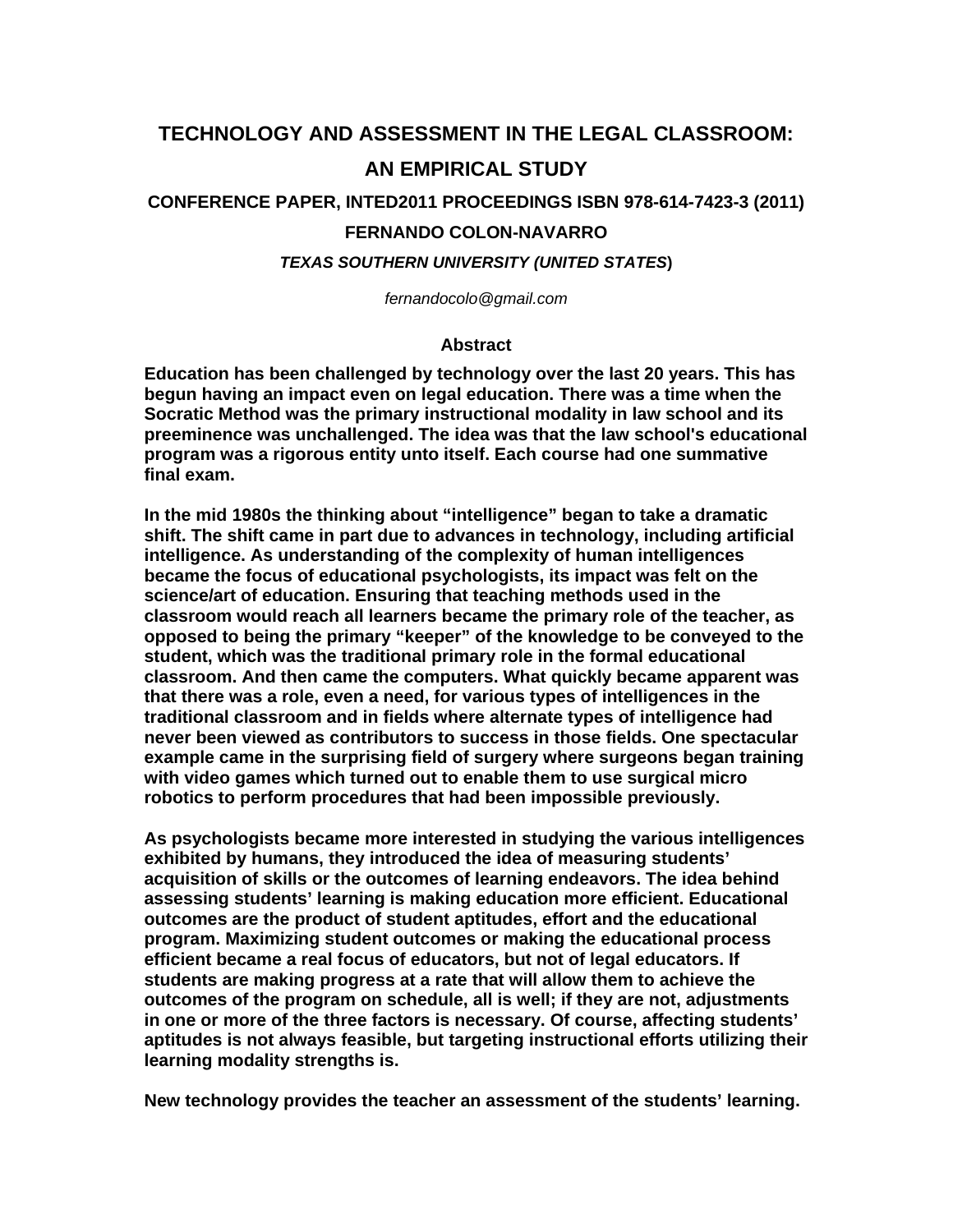**It isn't enough to know whether or not the majority of students (defined as 70% or more) have grasped the concept, the teacher must then make decisions about what to do with the data. In my class, if fewer than 70% of the students have not mastered the concept, we continue instructional interventions and measure their success until 70% or more of the students have displayed mastery. We are attempting to assess whether or not this approach contributes to student outcomes, by comparing the performance of the students in my section who have been subjected to the rigors of measuring their response to instructional interventions to those of other students who have not had such formative assessments.** 

Keywords: Innovation, technology, research projects, etc.

#### INTRODUCTION:

During the past twenty years legal educators as well as educators in other fields have been engaged in the process of making legal education more efficient and relevant. Many reasons for the changes come to mind such as changes in the way the marketplace for attorneys accepts new law school graduates or maybe different expectations of the level of skills expected of the new attorneys. Maybe the advances in technology have created new challenges to legal education as the role of legal educators changed from being the "keepers" of the knowledge to be conveyed to students to ensuring that knowledge reached all learners. Maybe law firms starting new associates at \$130,000 per year, or more, want associates ready to hit the ground running, or at least jogging! Whatever the reason, over the past twenty years legal education institutions as well as legal educators have witnessed a significant debate as to how best to impart education in the legal classroom. Initially, the debate was focused on what type of education was to be administered in law school. Should students be taught to "think like lawyers" or should they be taught "the skills of lawyering"? Where does legal education begin with the process of education?<sup>i</sup>

Legal education has changed over the years, reflecting the state of the art of education and psychology and the zeitgeist or thinking of the times. One thing has remained constant for educators in general as well as legal educators, how to teach anything is of vital interest, and the more efficient the method of imparting the knowledge, the better the educator can be at the job. It then becomes the burden of the formal school mechanisms (the law schools) to provide the training needed for a student to become a lawyer and to make this a cost-efficient process. That is, the law school must focus on imparting the knowledge and skills required by the profession in a manner that attracts students who recognize the school's ability to provide such training. Law professors, like other educators, must take their cue from those who teach others how to teach. Law students have also changed over the years as have learners in other fields. Educators have taught teachers in all fields to instruct using differentiated instructional methods, so learners have been accustomed to being instructed in multiple modalities, rather than relying solely on the auditory learning modality. The information age, in which we find ourselves, has made learners expect almost instantaneous information and feedback, which in law schools has resulted in "more demanding" law students. The new law students seem to expect more from their teachers, too. No longer do they passively accept a grade on a test..they want to know "why?"!

Up until 1960, law schools offered only one type of legal education, emphasizing the development of analytical skills, the development of legal research skills, and the learning of substantive law. In order to teach these skills, law schools relied, for the most part, on the Socratic method,<sup>ii</sup> where students are trained to reason via question and answer debate in the classroom (that auditory learning modality!), applying legal statutes and principles where appropriate.<sup>iii</sup> This method of instruction ensured that law schools became a source of "sorting" students who were good at legal analysis from those who were poor at it without concern as to how these students, once they became lawyers, would acquire skills relevant to providing services to real clients, i.e., expertise, judgment, and problem-solving abilities that go beyond classroom legal analysis.

With the development of clinical legal education in the 1960s, that tradition began to change. In 1973, the American Bar Association's adoption of its Standards for law school approval incorporated core curriculum requirements, professional responsibility requirements and professional skills training.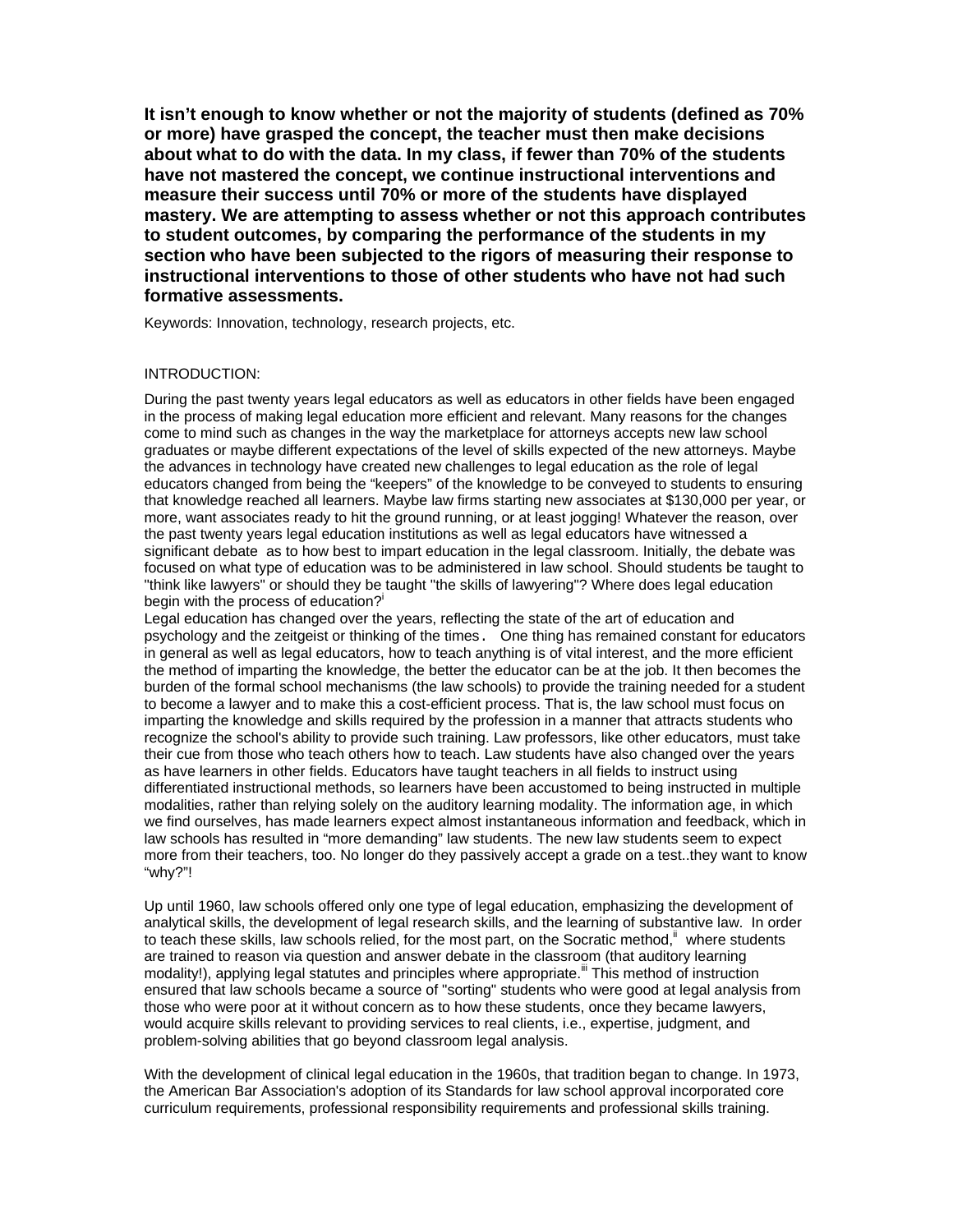These requirements were later amended to include legal writing.<sup>iv</sup> In 1992, the McCrate Report identified fundamental lawyering skills as essential for competent representation."' The report also identified values, and this combination of skills and values is what contributors to the McCrate Report felt all lawyers need in order to be part of the "learned profession." The lawyering skills listed include problem solving, legal analysis and reasoning, legal research, factual investigation, communication, counseling, negotiation, litigation and alternative dispute resolution procedures, organization and management of legal work, and recognizing and resolving ethical dilemmas. The values listed include providing competent representation, striving to promote justice, fairness, and morality and striving to improve the profession and professional self-development.

Lacking, however, was the idea of measuring the student's acquisition of skills or the outcomes of learning endeavors that was being utilized in the social sciences. The idea behind assessing students' learning periodically is making education more efficient because instruction can be amended when students are not achieving "benchmarks" or interim goals towards the final outcomes on the desired schedule. Educational outcomes are the product of student aptitudes, effort and the educational program. Maximizing student outcomes or making the educational process efficient became a real focus of educators, but not of legal educators. If students are making progress at a rate that will allow them to achieve the outcomes of the program on schedule, all is well; if they are not, adjustments in one or more of the three factors is necessary. Of course, affecting students' aptitudes is not always feasible, but targeting instructional efforts, utilizing their learning modality strengths, is.

In 2008, The American Bar Association, the accreditation body of law schools, criticized law schools for "not approaching teaching goals at a cohesive institutional level." In support for the criticism, the ABA cited two influential reports, the Carnegie Report and the Best Practices for Legal education.<sup>vi</sup> In its report the ABA identifies "three issues that are critical to any discussion of the use of outcome measures in law school": (1) What outcomes may be regarded as central to the legal education field as a whole? (2) How effective are the existing measures for assessing these outcomes? And (3) what other outcomes measures might be developed? Further, the ABA in its report, again citing Carnegie, identifies six tasks that are involved in preparing lawyers: developing in students an academic knowledge base; providing the students with the capacity to engage in complex practice; enabling students to learn to make judgments; teaching students how to learn from experience; introducing students to disciplines of creating and participating in the professional community; and forming students able and willing to join an enterprise of public service.

The ABA continues its criticism of legal education by finding that legal education focuses disproportionately on developing "the academic knowledge base (content) to the exclusion of developing necessary practical skills" resulting in an "unbalanced learning experience for the students."<sup>VII</sup> Citing from the Carnegie Report, the ABA suggest three specific claims for improvement: "law schools should incorporate ongoing assessments and other formative techniques to encourage and evaluate student's development of the skills; law schools should shift in assessment from the conceptual knowledge accumulated by student to the assessment of practical competencies and the development of professional identity; and law school need to engage in a cohesive and unified set of teaching goals, rather than an ad hoc goal setting by individual faculty members."<sup>VIII</sup>

#### **Assessment**

If it was desired, as suggested by the ABA, that law schools should incorporate assessment to "encourage and evaluate student development of skills and to assess practical competencies,"<sup>ix</sup> what is the ABA referring to as assessment? Professor Gregory Munro gives a suggestion of what the term "assessment" means and how its use may improve legal education.<sup>x</sup> According to Professor Munro "the assessment movement is knocking at the door of American legal education" generating excitement and creating accountability by law schools to "state their mission and outcomes, explain how their curricula is designed to achieve those outcomes, and identify their methods for assessing student performance and institutional outcomes."<sup>xi</sup>

Generally, in law school the learning of a student is measured by exams. The number of exams vary, of course, depending on the law school and how much the law school values the importance of quantifying outcomes. In most law school the process is what Professor Munro calls "summative," meaning they are used to "measure what students learned after the fact but are seldom used as a diagnostic tool or instructional device for student learning." Xii The law school final examination,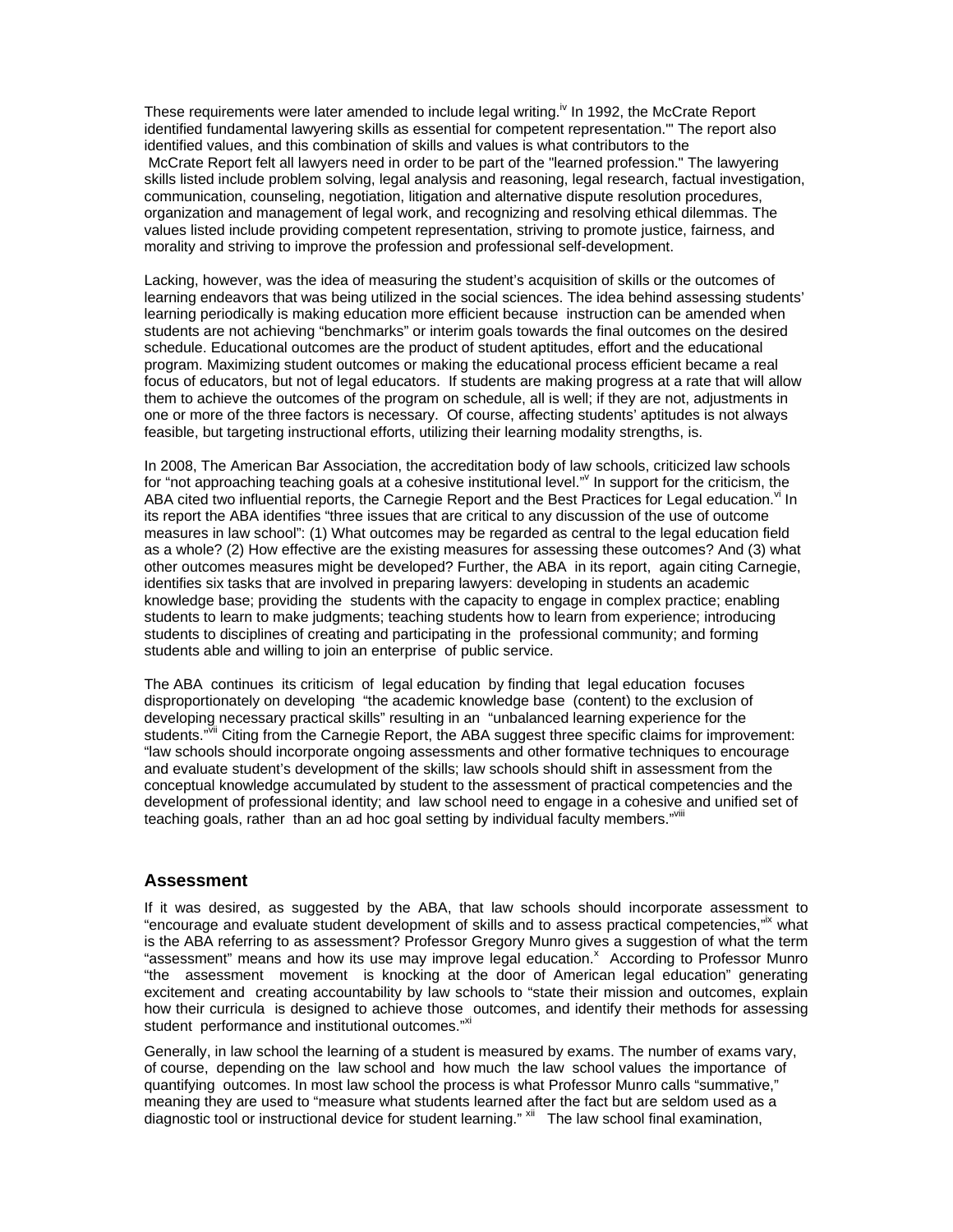according to Professor Munro, is not the only formal and sole source for a student's grade, but rarely is it used as a learning tool. Xiii

According to the Carnegie Report, "assessing students' competence performs several important educational functions." XIV In its familiar summative form, assessment "sorts and selects students" not only during their law school careers but from the beginning of their law school career serving as "a filter" to help identify which student is likely to succeed. The report states that "summative assessments are useful devices to protect the public, for they can ensure basic levels of competence." On the other hand formative assessment "focuses on supporting students in learning rather than ranking, sorting and filtering them."<sup>XV</sup> Educators in general have found that measuring students' skill acquisition fairly frequently allows for adjustment of instruction to keep the student on track towards the end outcome. Referred to as "response to intervention", educators have found that frequently measuring skills via quick methods that enable the educator to amend lesson plans when the student has not mastered a prerequisite skill, allows for much better mastery of skills along the way, thus ensuring a greater number of learners reach mastery by the end of the instructional period.

It appears then that legal education is at a crossroad between the maintenance of legal traditional educational methods and an exciting use of the methods developed from the science of education that have been proven successful in non-law educational settings. The excitement is not limited to assessing the law school's performance as a tool for institutional as well as overall accountability, but as legal educators, through the use of formative assessment tools, become aware of the real learning occurring in the classroom, they inevitably resort to new teaching methods to bring new life to the legal classroom. The use of formative assessment allows the educator to get immediate feedback from the learner as to which efforts have been successful. If the educator has presented material in a visual learning modality, (s)he can assess the success of that attempt and decide whether or not to repeat the methodology.

One seemingly controversial way to bring together the concept of assessment and excitement is the use of technology to make the frequent, quick assessments more efficient. To some in the legal profession, the use of technology, like laptops, is an obstacle rather than a tool to increase participation. Contrary to this view, the use of technology has contributed to the increase of active learning in the classroom. According to professors Paul Caron and Rafael Gely, active learning is "based on two premises: learning by its nature is an active process, and different people learn in different ways."Xvi When a student is engaged in learning, meaning participating in ways beyond passive listening, students "undertake higher-order thinking, forcing them to engage in analysis, synthesis and evaluation"<sup>xvii</sup> One way that educators have used technology to foster active learning is through the use of handheld transmitters which provide immediate feedback to the professor as students respond to questions presented to them on the board and automatically "tracks the individual student's performance throughout the semester"xviii

#### **Methodology**

A study is being conducted to empirically determine the impact of the use of technology in the formative assessment of law students. The study should show if the use of technology is a distracter or a tool in the process of engaging students in addition to providing information on whether or not the use of formative assessment aids in bringing a greater number of students towards the desired outcome at the end of the instructional period. In conducting the study, data will be collected which will compare the performance of a section of law students (Section 2) in Real Property at Thurgood Marshall School of Law with the performance of the rest of the first year class. Performance by Section 2 as to whether or not the methods used for formative assessment have been successful in bringing a greater number of them towards the desired end outcome will be determined by comparing the success of the section on the"comprehensive"exam at the end of the school year with the other sections. At the Thurgood Marshall School of Law first year courses are tested with a uniform comprehensive exam in the particular subject. The comprehensive exam is summative and provides half of the grade the student will achieve in the class. The other fifty percent of the grade is provided by the professor in the section. First year students are divided in four sections and each section is taught by a different professor. The professor from a particular subject within each section contributes to the writing of the exam. Additionally, for each first year subject, the student is assigned a tutor, and the tutor holds weekly meetings with the students.

At the beginning of the school year students are given a Syllabus which describes the objectives of the course and the manner in which the course will be taught ( a reading schedule). The syllabus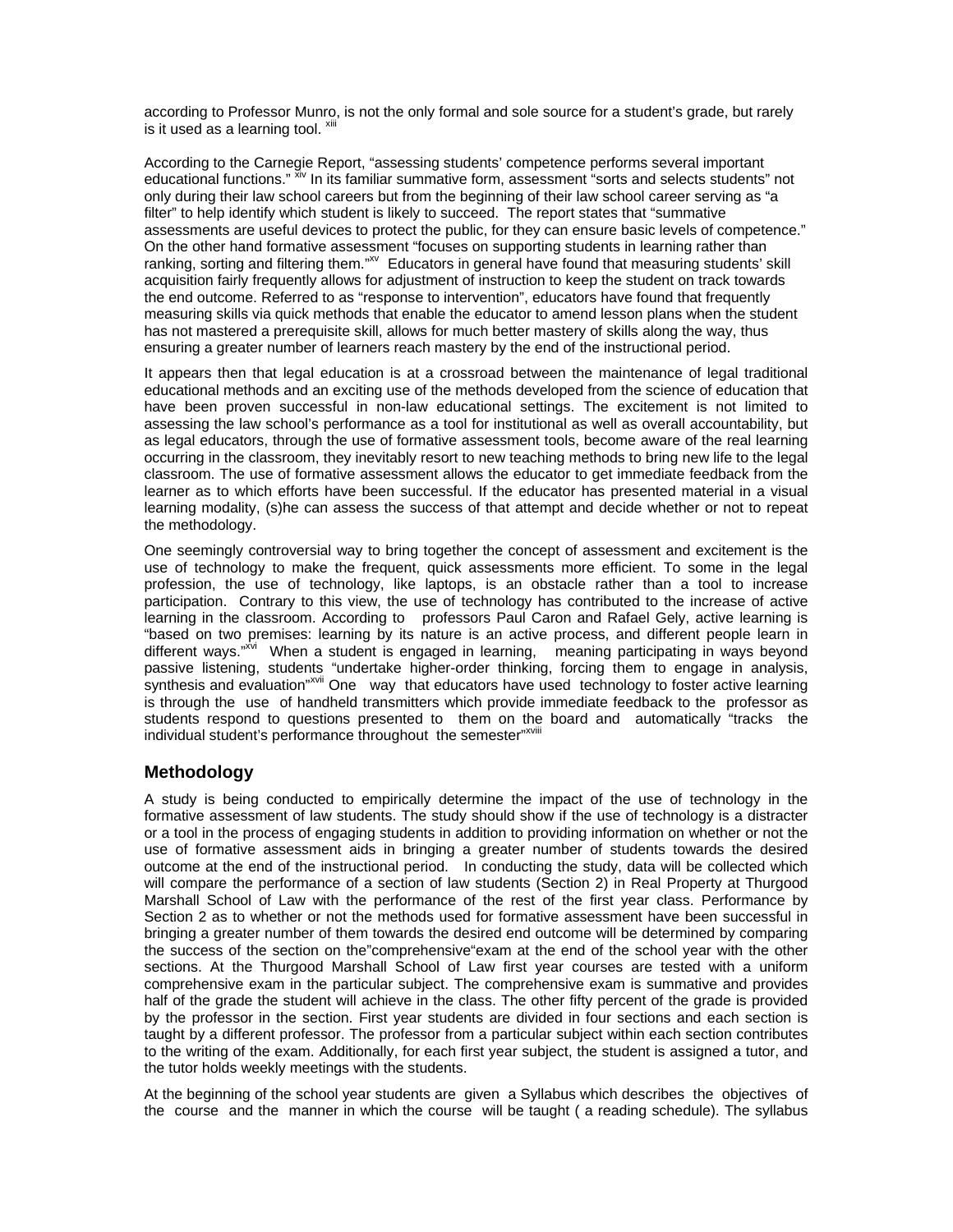also informs the students how they will be graded, in other words what summative measures will be used by the professor to determine the contribution of this portion of the grade to the final grade. The Syllabus for section two identified nine areas of Real Property law that are taught by all first year professors and are tested on the comprehensive exam. Student outcomes were identified for each area. Additionally, exercises, practice quizzes and drafting exercises were added. Additionally, before each unit the students are given a pretest and after the unit is taught, they are given a post test. The purpose of the pre and post tests is to not only identify the law student's performance in the unit as a tool for accountability, but also as a means to inform the instructor what concepts within that unit need additional intervention or teaching. This helps the instructor to use the feedback from the test to plan the intervention. Any question which receives a correct response from seventy percent of the class will require less feedback and intervention; any question that receives less than seventy percent will receive more. Of course , the final assessment of whether or not the intervention was effective could be measured in the ultimate summative tool, the comprehensive exam, and, eventually passage of the bar exam.

The tool used to administer the pre and post test is the use of a personal response system ( clickerreponseware) in which the students respond to a multiple choice exam with handheld devices (smart phone, computers, I-phones). Once the student responds to the question the instructor has the ability to receive immediate feedback as to the percent of students answering correctly (distribution). Several studies have shown that the results of these tests using technology "are consistent with the generative theory of learning, which predicts students are more cognitively engaged during learning."

The feedback from the pre and post test also provides the professor information that can be shared by the assigned tutor for assessment. In this study the tutor in section two will be using the acquired data in a different way than the other sections. Whereas the other tutors use a variety of assessment tools, Section 2 tutors exclusively use the handheld devices. More importantly, the Section 2 tutors as opposed to the others will go beyond using the data for more than simply defining level of success of the tutorial. Section 2 tutors will also use the data to define intervention needs to improve the performance of the students in Section 2.

# **Tutorial**

The need to evaluate and assess law school programs has increased considerably over the past few years. The time of law school professors using the Socratic Method to teach classes is coming to an end. The Socratic Method has long been the standard for teaching in law school. However, in recent years the teaching style has proven to be increasingly less effective in training new lawyers. For this reason many leading educational scholars have commented on the need to move to an outcome based learning environment.

The Socratic Method is a method of teaching where the professor trades roles with the students. By doing this, the students become the teacher and as the teacher they must question and evaluate concepts from all angles. Students gain a deeper understanding of the subject matter by answering questions posed by the professor. These questions help the student's attain new insight into the legal concepts and also reveal any weak points in the student's understanding. However, the major problem with the Socratic Method is the inability to determine whether or not the students actually comprehended the material. To compound the problem, law professors do not assess whether the students grasped the concepts or not.

To get around the traditional pitfalls of traditional law school learning, the class instruction and tutorial sessions are geared towards guiding students though the stages of leaning. In order to enhance student learning, these tutorial sessions have been formulated to allow for repetition and discussion of a concept in order for students to have a more thorough understanding of the material. Tutorial sessions begin with the tutor conducting a pre-tutorial examination using Turning Technologies' Turningpoint for the purpose of testing the students' knowledge of the subject. The pre-examination consists of questions from material that will be covered during the tutorial session. When the preexamination is completed, the students' responses are revealed, but the actual answers are not. Following the students' responses, a brief tutorial is conducted to cover the material designated to be taught for that session and coinciding with what is being taught by the professor during the class sessions.

Additionally, as a supplemental teaching tool, students work through questions from workbooks that were designed to correspond with the class syllabus. During this time, students work through these questions in groups and then peer evaluate their classmates' responses. The tutor then allows for a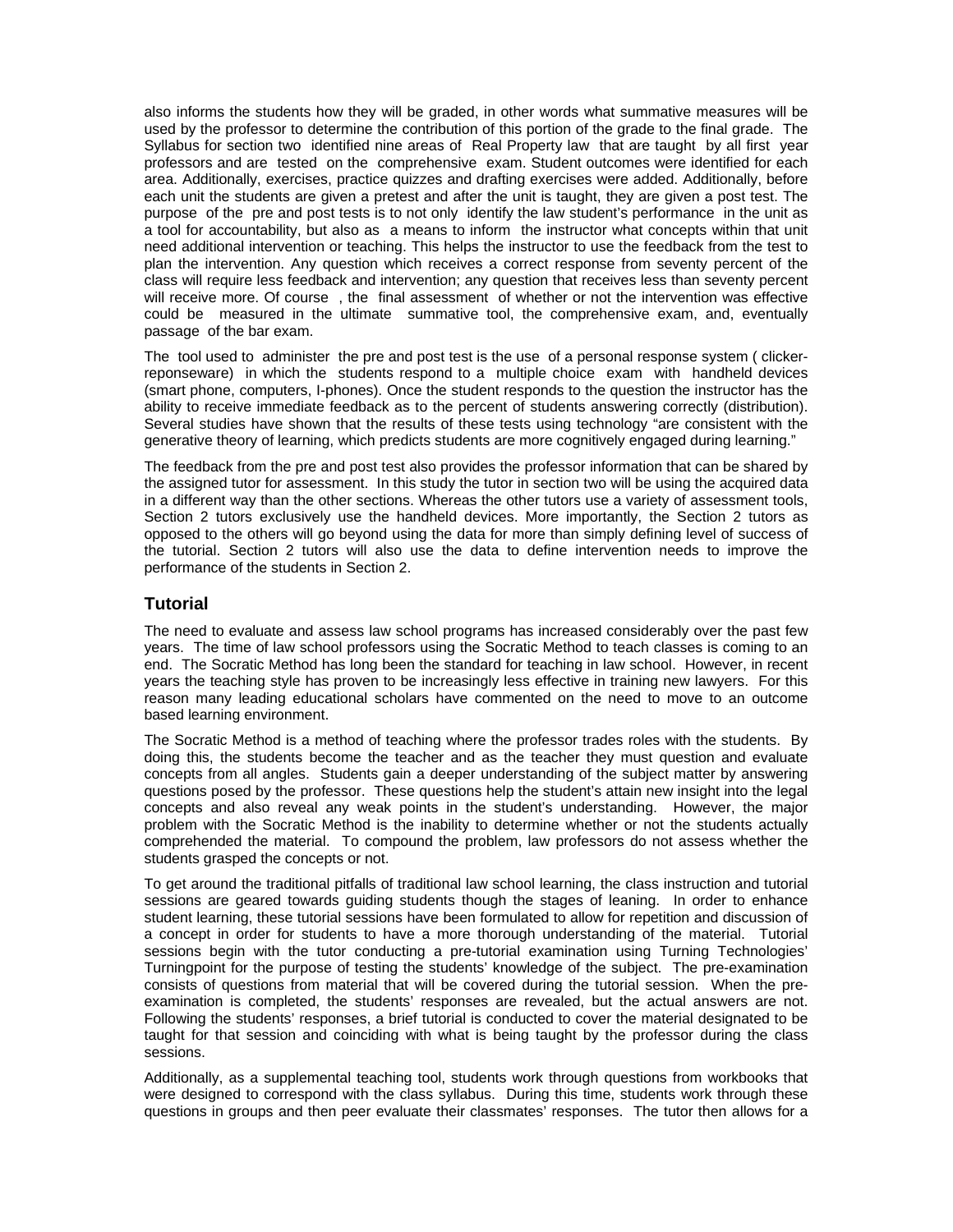group discussion to comment and further analyze the questions. With the peer instruction, the students must defend and advocate their position to the other students in their group.

At the termination of the teaching and peer evaluation session, the students are given the post-tutorial examination, a repeat of the questions given during the pre-tutorial examination. The responses are again revealed and compared with the previous responses given from the pre-tutorial examination. Finally, the answers to the questions are revealed and the students then have the opportunity to have an open floor discussion reviewing each individual question.

 At the conclusion of the tutorial session the results of the students' responses are totaled. With these numbers we are able to distinguish which students need additional help. These students are identified by the students who receive less than seventy percent (70%) on the overall results. To facilitate these students in their development of knowledge of the law, we provide small group lectures, case synthesis, additional quizzes, sample problems, one-on-one specially tailored reviews and illustrations of relevant topics.

To explore the validity of these techniques one section of students from the first year class is given the opportunity to attend these tutorial sessions, while three other groups are taught using the traditional method. At the end of the school year, the goal (i.e., broadly to explore how students learn differently and to expand teaching methods to help them achieve better grades and ultimately pass the bar exam, and more narrowly, to explore whether or not frequent formative assessment and adjustment of instruction results in greater numbers of students acquiring the skill needed for the desired end outcome) will be evaluated by comparing the performance of Section 2 to the other three sections.

In the interim, we did a preliminary analysis of the information available of the test group (Section 2 of the class of 2013) with Section 2 of the class of 2012. In comparing both sections, Section 2 for the class of 2012 had an incoming GPA of 2.92 and a LSAT score of 146; Section 2 for the class of 2012 had an incoming GPA of 2.56 and a LSAT score of 147. Some use of formative assessment to guide teaching/reteaching had been used in the Real Property class with the class of 2012, although not as tightly as is currently used with Section 2 of the class of 2013. The class of 2012 preformed very well on the comprehensive exam in the spring of 2010. They achieved the highest scores of any of the four sections, correctly answering eighteen of the sixty questions on the comprehensive exam. The other sections achieved scores in the following order; fifteen questions for Section 1; fourteen questions for Section 3 and thirteen questions for Section 4.

As a preliminary investigation, we compared the class of 2012 to the class of 2013 by repeating five questions from the class of 2012 final on the midterm for the class of 2013. The result showed that the class of 2012 did better on 3 of the five questions. The class of 2012 did better on the future interest questions and the class of 2013 did better on the recording statutes and deeds questions. However, when looking at the overall results of the exam itself, the class of 2013 had a class average of 72.6% and class of 2012 had a class average of 69.7%. With this result, the prediction is that the class of 2013 will perform better on the comprehensive exam because this class is ahead of last year's class in the overall results. We are eager to see whether or not this prediction is realized. A pilot study of the hypothesis that the use of formative assessment will ultimately improve the performance of students on the high stakes, desired outcome evaluated the Law School's (Thurgood Marshall School of Law) July 2010 bar examinees. In that study, a statistical comparison was done of the experimental group (Section 2, who had been exposed to some formative assessment by their professor, who informally used the results to aid his teaching/reteaching efforts) versus the control group (the other three sections from that class). The findings yielded an experimental group that scored a higher mean on both the subject area of focus and overall bar score. More specifically, the average bar exam score for Section 2 members was 25.55 points higher than the control group. This measure was found to be statistically significant at the .01 level when an independent samples t-test was done ( $p = .006$ , assuming equal variances).

# **CONCLUSION**

We anticipate that the use of feedback at frequent intervals to aid in determining students' progress towards the long term goal (i.e., passing the comprehensive test and ultimately, the state bar exam) will aid in keeping students' progress on track for a greater number of learners.